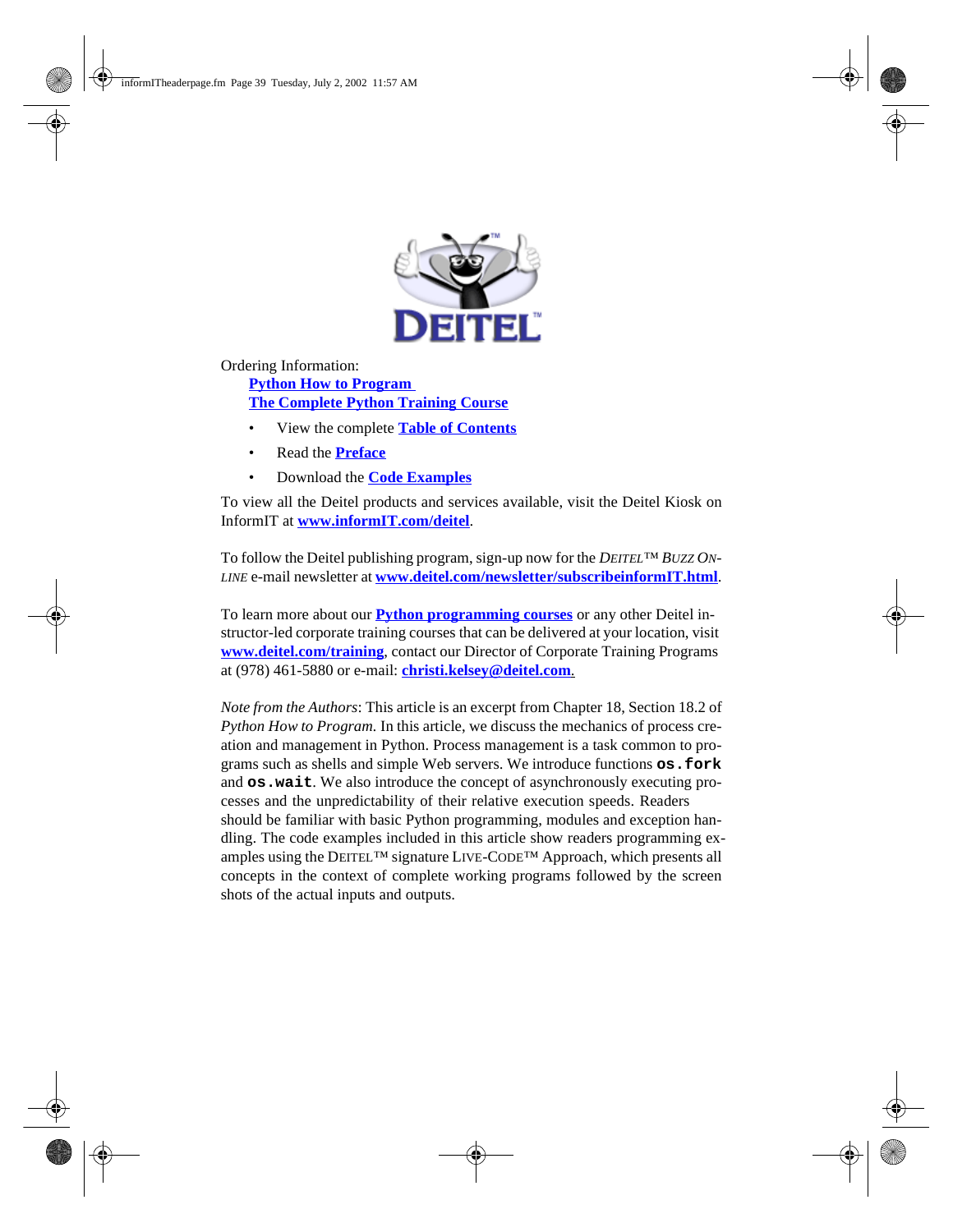# **18.2 os.fork Function**

Creating new processes is useful in applications that can perform multiple tasks in parallel. For example, the Apache Web server (prior to version 2.0) used multiple processes to handle multiple client requests simultaneously. Each of these processes was an identical copy of the main Apache process. In this case, making identical copies of the main Apache process was useful, because each of these processes performed the same task (i.e., the serving of Web pages to clients).

One way to create a new process is to use function **os.fork**, which is available only on POSIX-compliant systems (e.g., most versions of UNIX and Linux). Module **os** on the Windows version of Python does not define function **os.fork**, because Windows does not support the creation of new processes by using **fork**. Instead, Windows applications programmers typically use multithreaded programming techniques to accomplish concurrency tasks.

## **Common Programming Error 18.1**

*Attempting to execute a Python program that invokes* **os.fork** *on a Windows machine causes an* **AttributeError** *exception because the* **os** *module for Windows does not define function* **fork**.



## **Portability Tip 18.1**

*Function <b>os.fork is unavailable for Windows versions of Python.* 

[Figure 18.1](#page-2-0) describes how function **os.fork** creates a new process. Each time a program executes, the operating system creates a new process to run the program's instructions (Step 1). A process also may cause the operating system to create a new process by calling **os.fork**. The *parent process* is the process that invokes **os.fork**. Any process that the parent process *forks* (creates) is a *child process*. Each process has a unique *process id* number, or *pid*, that identifies the process. When a process invokes function **fork**, the operating system creates a new child process that is essentially identical to the parent (original) process (Step 2). The child process inherits copies of many values, such as global variables and environment variables, from the parent process. The only difference between the two processes is the return value of **fork**: The **child** process receives a return value of 0, and the parent process receives the child's *pid* as the return value. After the call to function **fork**, the two processes execute the same program concurrently, starting with the line of code that follows the invocation of **fork**. The parent and child processes execute concurrently and independently of one another (i.e., they execute "asynchronously"). [Figure 18.2](#page-2-1) illustrates an example of function **os.fork**.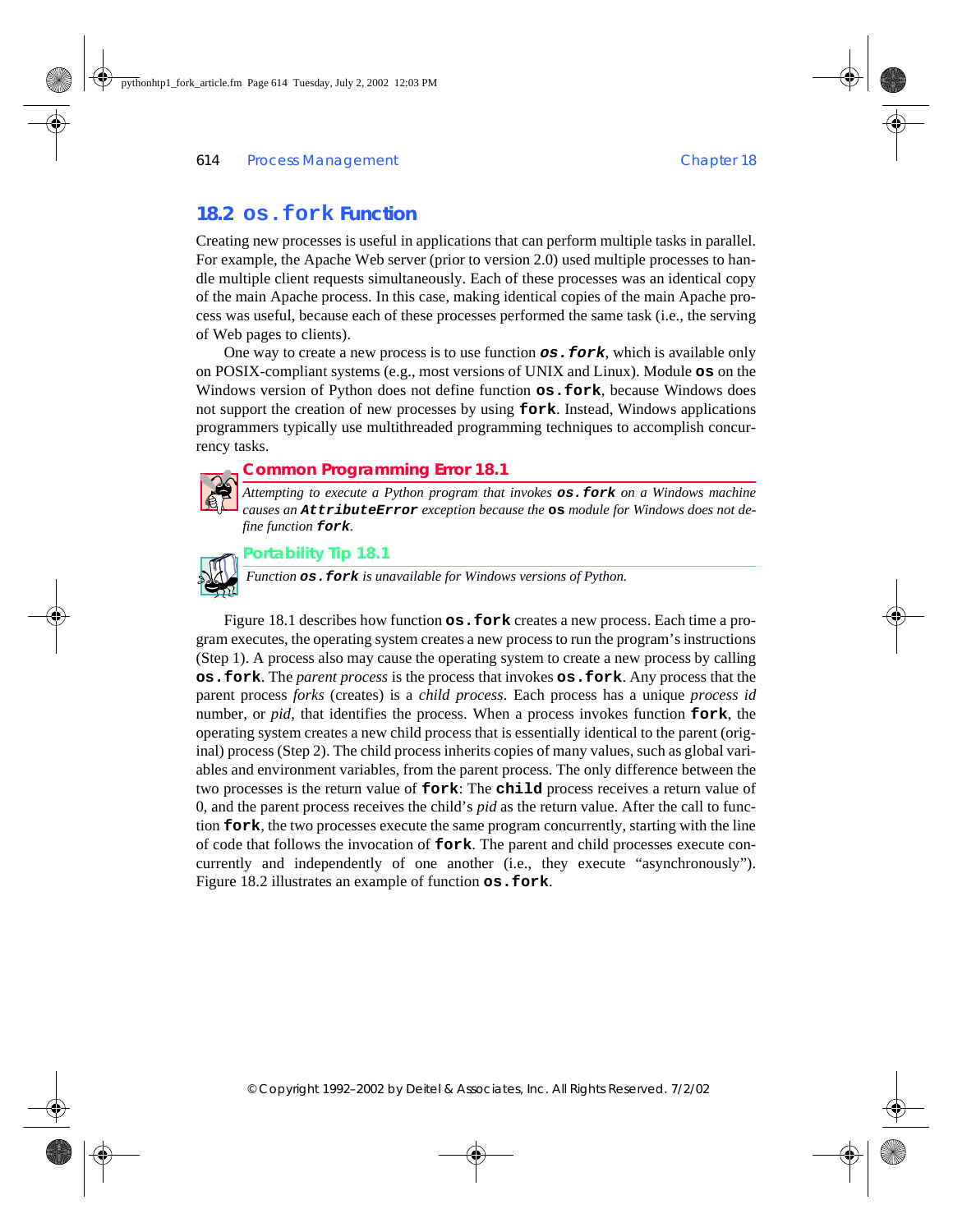

<span id="page-2-0"></span>

```
1 # Fig. 18.2: fig18_02.py
2 # Using fork to create child processes.
3
4 import os
5 import sys
6
7 processName = "parent" # only the parent is running now
8
9 print "Program executing\n\tpid: %d, processName: %s" \
10 % ( os.getpid(), processName )
11
12 # attempt to fork child process
13 try:
14 forkPID = os.fork() # create child process
15 except OSError:
16 sys.exit( "Unable to create new process." )
17
18 if forkPID != 0: # am I parent process?
19 print "Parent executing\n" + \
20 "\tpid: %d, forkPID: %d, processName: %s" \
         21 % ( os.getpid(), forkPID, processName )
22 
23 elif forkPID == 0: # am I child process?
24 processName = "child"
25 print "Child executing\n" + \
26 "\tpid: %d, forkPID: %d, processName: %s" \
         27 % ( os.getpid(), forkPID, processName )
28
29 print "Process finishing\n\tpid: %d, processName: %s" \
30 % ( os.getpid(), processName )
```
## <span id="page-2-1"></span>Fig. 18.2 **os. fork** used to create child processes. (Part 1 of 2.)

© Copyright 1992–2002 by Deitel & Associates, Inc. All Rights Reserved. 7/2/02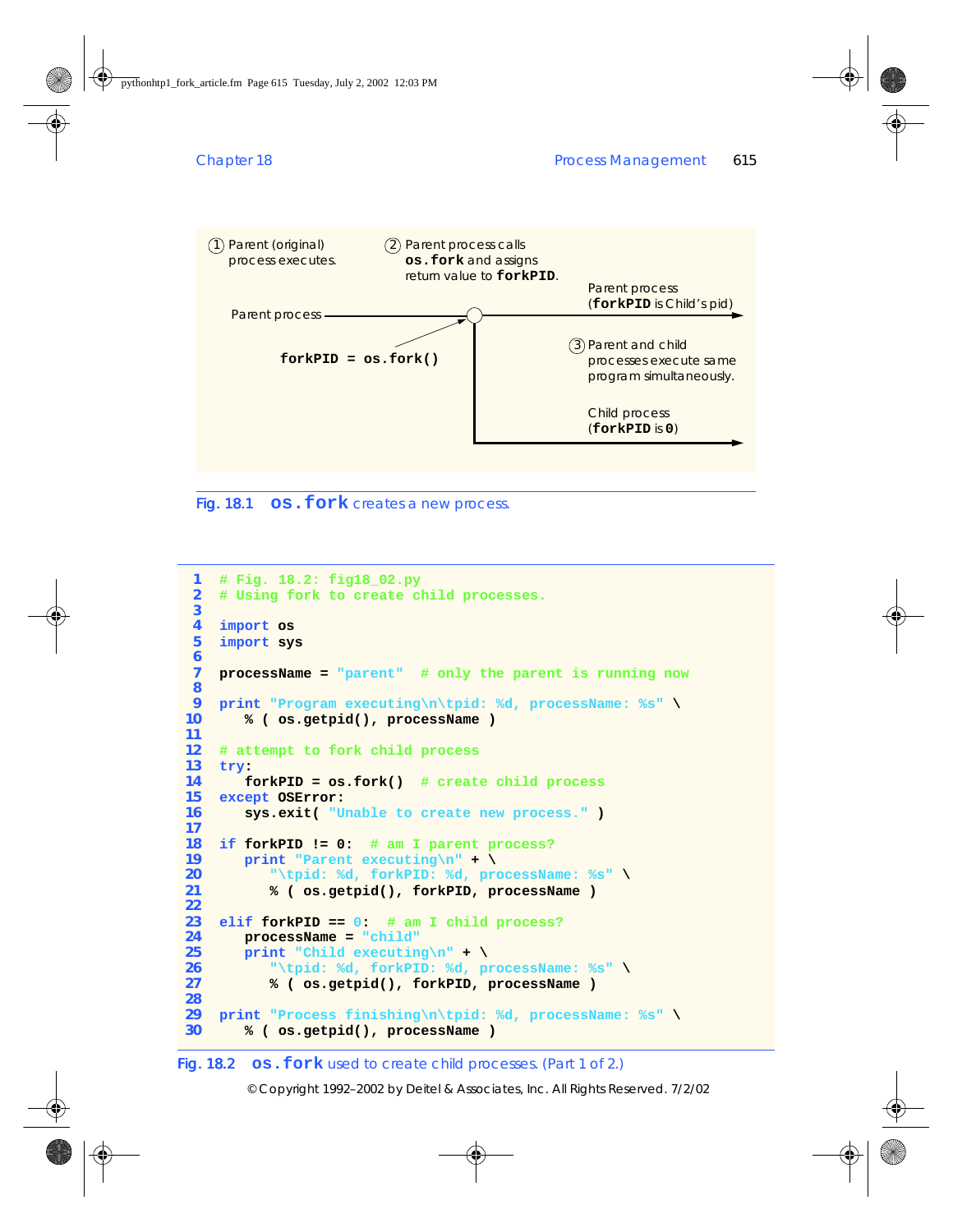```
Program executing
         pid: 5428, processName: parent
Parent executing
         pid: 5428, forkPID: 5429, processName: parent
Process finishing
        pid: 5428, processName: parent
Child executing
         pid: 5429, forkPID: 0, processName: child
Process finishing
         pid: 5429, processName: child
```

```
Program executing
         pid: 5430, processName: parent
Child executing
         pid: 5431, forkPID: 0, processName: child
Process finishing
        pid: 5431, processName: child
Parent executing
         pid: 5430, forkPID: 5431, processName: parent
Process finishing
        pid: 5430, processName: parent
```

```
Program executing
         pid: 5888, processName: parent
Child executing
Parent executing
         pid: 5888, forkPID: 5889, processName: parent
Process finishing
         pid: 5888, processName: parent
         pid: 5889, forkPID: 0, processName: child
Process finishing
         pid: 5889, processName: child
```
#### Fig. 18.2 **os. fork** used to create child processes. (Part 2 of 2.)

Line 7 initializes variable **processName** to **"parent"** to indicate that the current process is the parent process. Lines 9–10 print the *pid* and **processName** of the parent process. A process can access its *pid* by calling function **os.getpid**. Line 14 then calls function **os.fork** to create a duplicate of the current process. If the operating system is unable to create a new process, function **os.fork** raises an **OSError** exception, and line 16 exits the program; otherwise, the operating system creates a new process. Both copies of the process—parent and child—continue execution from the point at which the child process was created (line 14), but each process executes in a separate memory space.

If a program must perform different tasks in the parent and child processes, that program can use **if** statements to test the value that **fork** returns in each process. The processes then can perform the appropriate tasks based on the results of those **if** statements. Recall that **fork** returns 0 in the newly created child process; whereas in the parent pro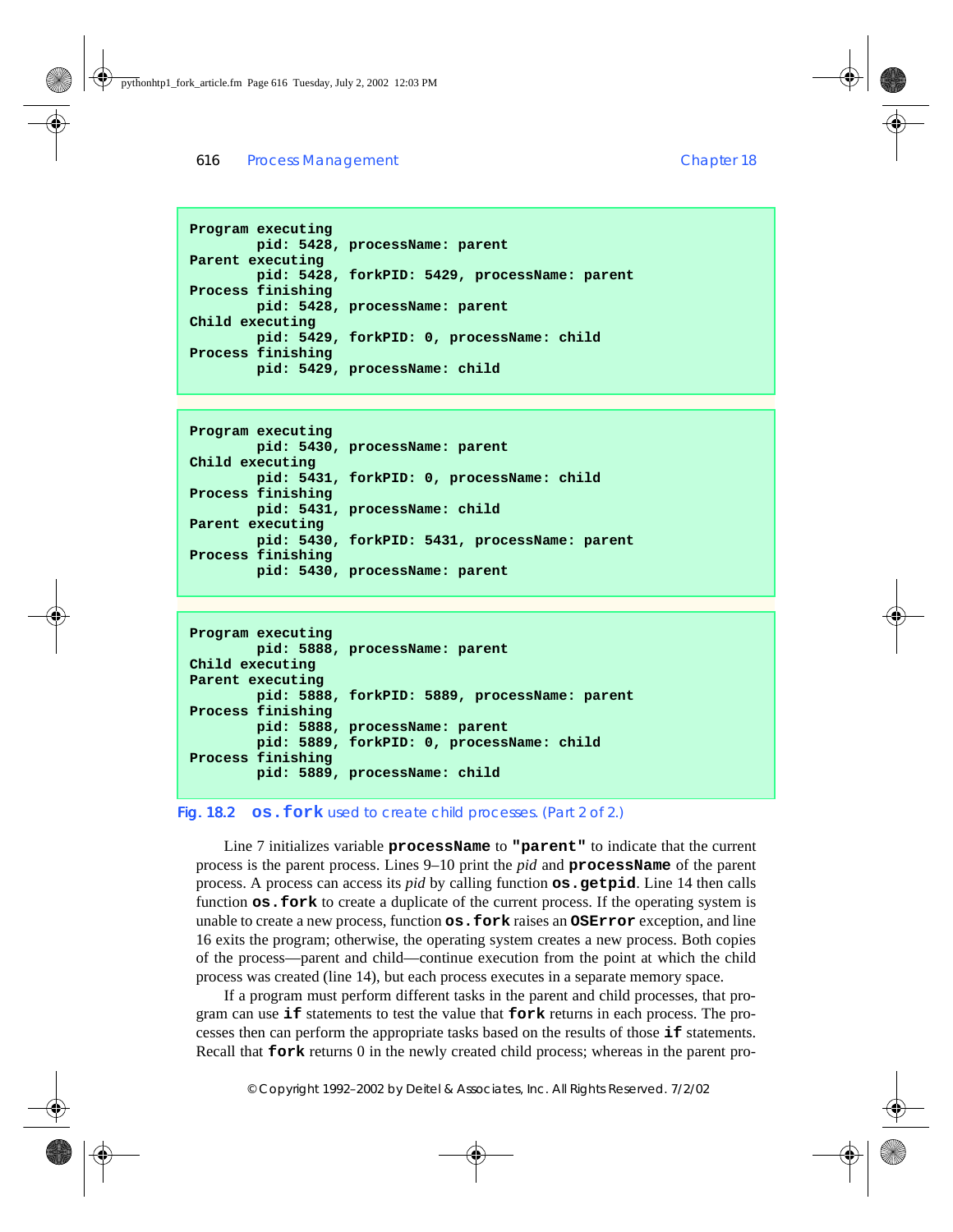cess, **fork** returns the child's *pid*, which must be a positive integer. In the example of [Fig. 18.2,](#page-2-1) the parent process performs different tasks than those that the child process performs. If the executing process is the parent, the return value from fork is the child's pid, and the condition on line 18 evaluates to true. The process then executes the parent-specific code on lines 19–21. If the executing process is the child, **forkPID** is 0 and the condition on line 18 evaluates to false. This prevents the child process from executing the parent-specific code. Instead, the condition on line 23 evaluates to true and the child-specific code in lines 24–27 executes.

The child process changes its copy of variable **processName** to the value **"child"** (line 24). If a program modifies the variable's value in one process, the value of the variable in the other process does not change, because each process contains a separate variable called **processName**.

Each process outputs its *pid*, the value of variable **forkPID** and the value of variable **processName**. Notice in the sample outputs that the child's *pid* matches the value of **forkPID** in the parent process. The parent process can use the child's *pid* to manage the child process, by calling other functions available in module **os**.

[Figure 18.2](#page-2-1) is followed by three sample executions of the program. Notice that the first two sample outputs differ. After the child process is created by calling **os.fork** (line 14), both processes—parent and child—proceed independently as *asynchronous* concurrent processes. Asynchronous means that they operate independently of one another without synchronization. Concurrent means that they can proceed in parallel (i.e., they execute at the same time). Thus, we cannot predict the relative speeds of the child process and parent process. For this reason, the output of [Fig. 18.2](#page-2-1) will differ on each execution. Sometimes, the parent process will execute line 19 before the child process executes line 25, and sometimes the child process will execute first. Notice in the last sample output, the parent process executes line 29 while the child process is executing line 25! This underscores the concurrency of the processes.

Another reason the output differs in the sample outputs is because each time a new process is run, the operating system assigns it a unique *pid*. Thus, the *pid* of each process parent and child—changes with each execution of the program.

In some cases, the parent process must wait for a child process to finish before the parent can proceed. For example, a child process might perform a calculation whose result the parent requires before the parent can continue executing. Function **os.wait** (available only on POSIX-compatible systems) waits for any one of the parent's child processes to complete before allowing the parent process to continue its execution. This function returns a two-element tuple that contains the *pid* of the finished child and the child's *exit status* an integer that indicates the state in which the child process exited. An exit status of 0 indicates that the child process completed successfully; a positive integer indicates that the child process terminated with some error. Function **os.wait** raises an **OSError** exception if there are no children. [Figure 18.3](#page-4-0) demonstrates function **os.wait**.

```
1 # Fig. 18.3: fig18_03.py
2 # Demonstrates the wait function.
```
**3**

### <span id="page-4-0"></span>Fig. 18.3 **os.wait** used to wait for a child process. (Part 1 of 3.)

© Copyright 1992–2002 by Deitel & Associates, Inc. All Rights Reserved. 7/2/02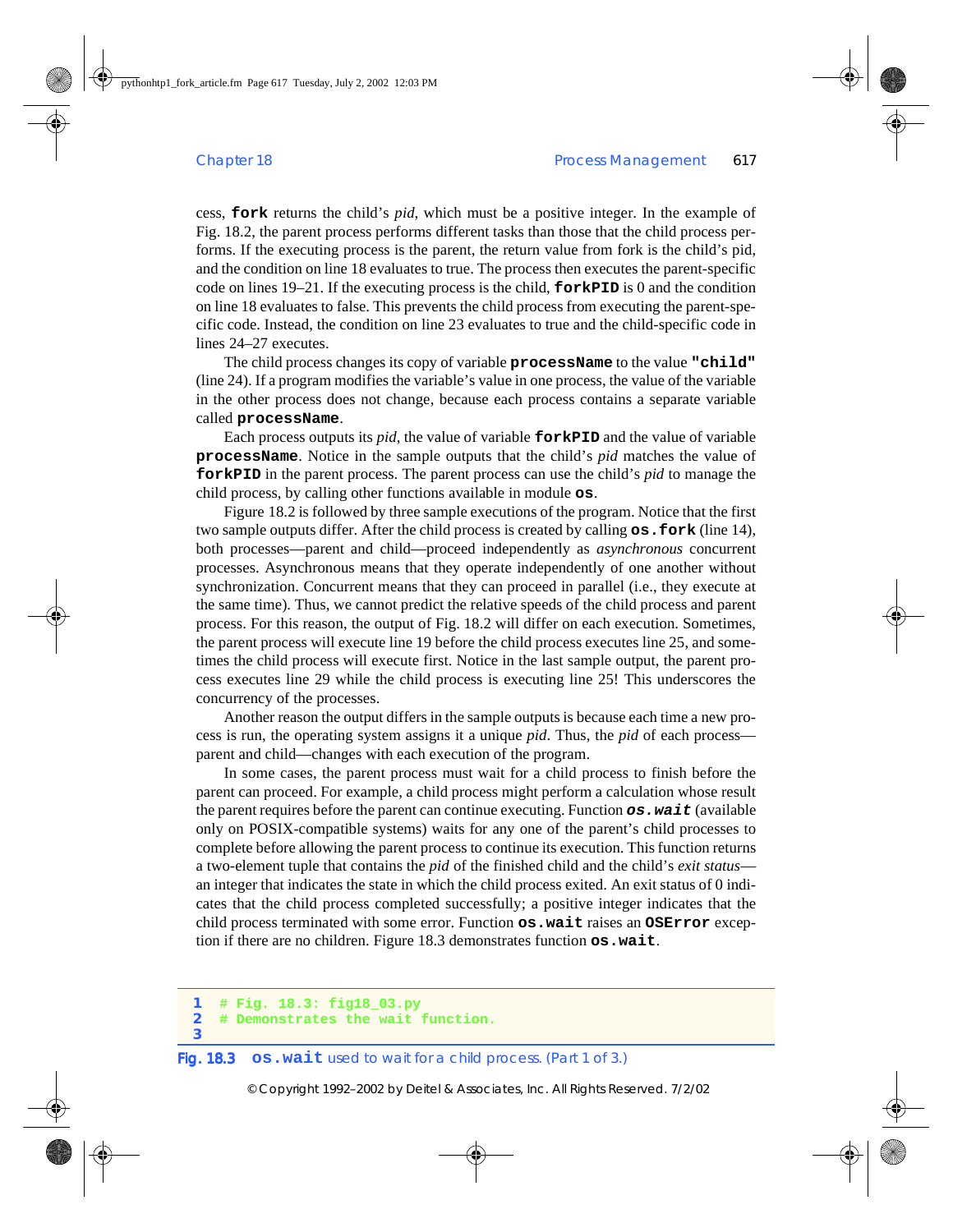**import os**

```
5 import sys
 6 import time
 7 import random
 8
 9 # generate random sleep times for child processes
10 sleepTime1 = random.randrange( 1, 6 )
11 sleepTime2 = random.randrange( 1, 6 )
12
13 # parent ready to fork first child process
14 try:
       15 forkPID1 = os.fork() # create first child process
16 except OSError:
17 sys.exit( "Unable to create first child. " )
18
19 if forkPID1 != 0: # am I parent process?
20
21 # parent ready to fork second child process
22 try: 
          23 forkPID2 = os.fork() # create second child process
24 except OSError:
25 sys.exit( "Unable to create second child." )
26
27 if forkPID2 != 0: # am I parent process?
28 print "Parent waiting for child processes...\n" + \<br>29 print (1) 30 h 29 h 1 h 29 h 1 h 29 h 29 h 21 h 21 h 21 h 21 h 21 h 21 h 21 h 21 h 21 h 21
29 "\tpid: %d, forkPID1: %d, forkPID2: %d" \
             30 % ( os.getpid(), forkPID1, forkPID2 )
31
32 # wait for any child process
33 try:
             34 child1 = os.wait()[ 0 ] # wait returns one child's pid
35 except OSError:
             36 sys.exit( "No more child processes." )
37
38 print "Parent: Child %d finished first, one child left." \
39 % child1
40
41 # wait for another child process
42 try:
             43 child2 = os.wait()[ 0 ] # wait returns other child's pid
44 except OSError:
             45 sys.exit( "No more child processes." )
46
47 print "Parent: Child %d finished second, no children left." \
             48 % child2
49
50 elif forkPID2 == 0: # am I second child process? 
          51 print """Child2 sleeping for %d seconds...
52 \tpid: %d, forkPID1: %d, forkPID2: %d""" \
53 % ( sleepTime2, os.getpid(), forkPID1, forkPID2 )
           54 time.sleep( sleepTime2 ) # sleep to simulate some work
55
56 elif forkPID1 == 0: # am I first child process?
57 print """Child1 sleeping for %d seconds...
Fig. 18.3 os.wait used to wait for a child process. (Part 2 of 3.)
```
© Copyright 1992–2002 by Deitel & Associates, Inc. All Rights Reserved. 7/2/02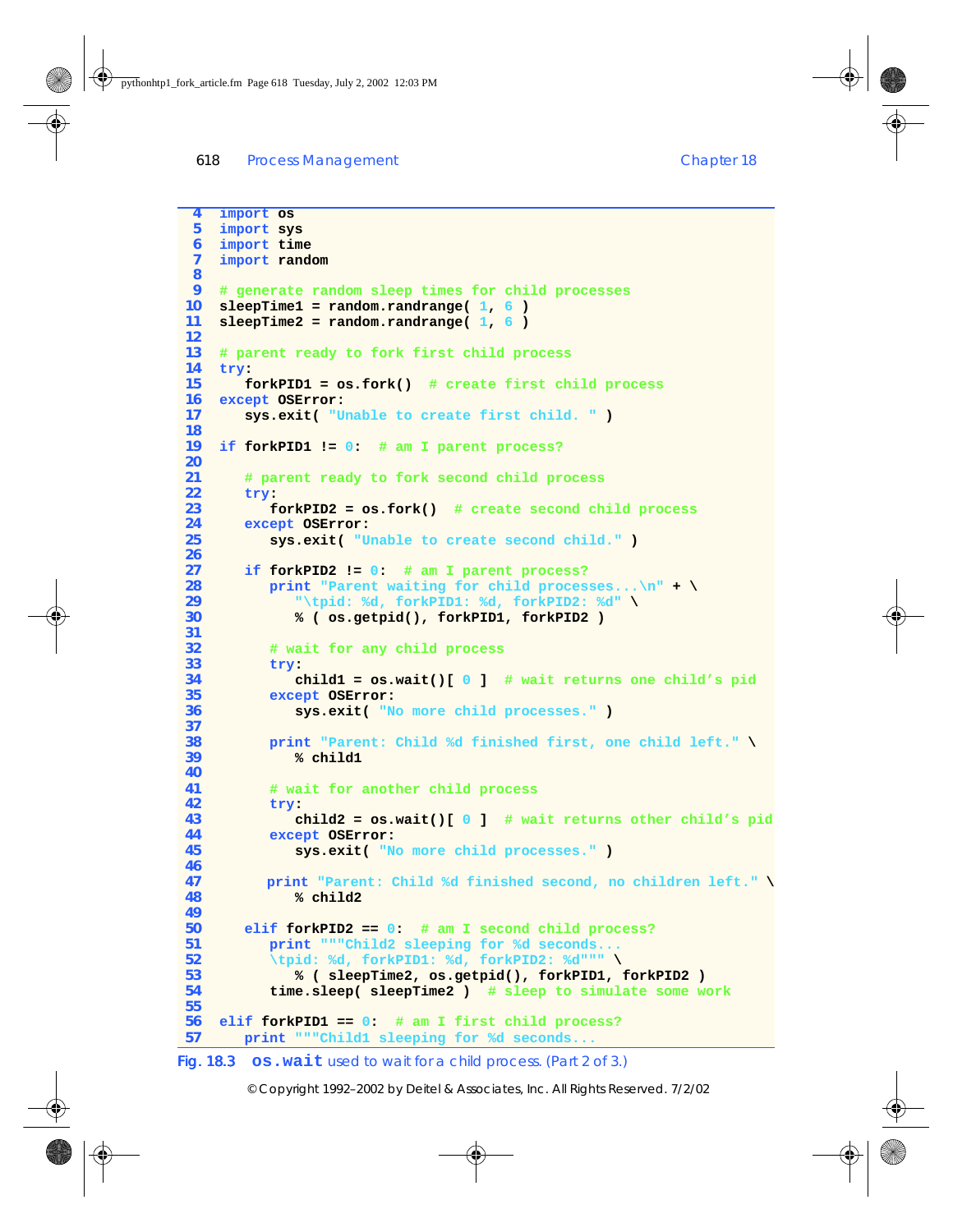```
58 \tpid: %d, forkPID1: %d""" \
59 % ( sleepTime1, os.getpid(), forkPID1 )
60 time.sleep( sleepTime1 ) # sleep to simulate some work
```

```
Child2 sleeping for 4 seconds...
         pid: 9578, forkPID1: 9577, forkPID2: 0
Child1 sleeping for 5 seconds...
         pid: 9577, forkPID1: 0
Parent waiting for child processes...
         pid: 9576, forkPID1: 9577, forkPID2: 9578
Parent: Child 9578 finished first, one child left.
Parent: Child 9577 finished second, no children left.
```

```
Parent waiting for child processes...
         pid: 9579, forkPID1: 9580, forkPID2: 9581
Child1 sleeping for 1 seconds...
         pid: 9580, forkPID1: 0
Child2 sleeping for 5 seconds...
         pid: 9581, forkPID1: 9580, forkPID2: 0
Parent: Child 9580 finished first, one child left.
Parent: Child 9581 finished second, no children left.
```

```
Parent waiting for child processes...
Child1 sleeping for 4 seconds...
         pid: 9583, forkPID1: 0
Child2 sleeping for 3 seconds...
         pid: 9584, forkPID1: 9583, forkPID2: 0
         pid: 9582, forkPID1: 9583, forkPID2: 9584
Parent: Child 9584 finished first, one child left.
Parent: Child 9583 finished second, no children left.
```
#### Fig. 18.3 **os.wait** used to wait for a child process. (Part 3 of 3.)

The program creates two child processes, and the parent waits for both child processes to complete execution before the parent process terminates. Each child invokes function **time.sleep** to sleep for a random number of seconds (calculated on lines 10–11). The calls to function **sleep** make it seem that the child processes perform some work.

Line 15 creates the first child process, and line 23 creates the second child process. The outer **if** statement (line 19) evaluates **forkPID1**, the return value from the first call to **fork** (line 15). If the parent process is executing, the code in lines 21–48 executes. The parent forks a new child (line 23), assigns the return value to **forkPID2** and checks the value of this variable to determine if this is still the parent running (line 27).

After creating the second child, the parent prints a message to indicate that the parent will wait for its children (lines 28–30). The parent then calls function  $\cos \cdot \text{wait}$  (line 34). The parent process waits, or *blocks*, until either one of its child processes has finished. Note that this is not necessarily the first child that the parent created. Due to the nature of concurrent, asynchronous processes, the second child process may complete execution first.